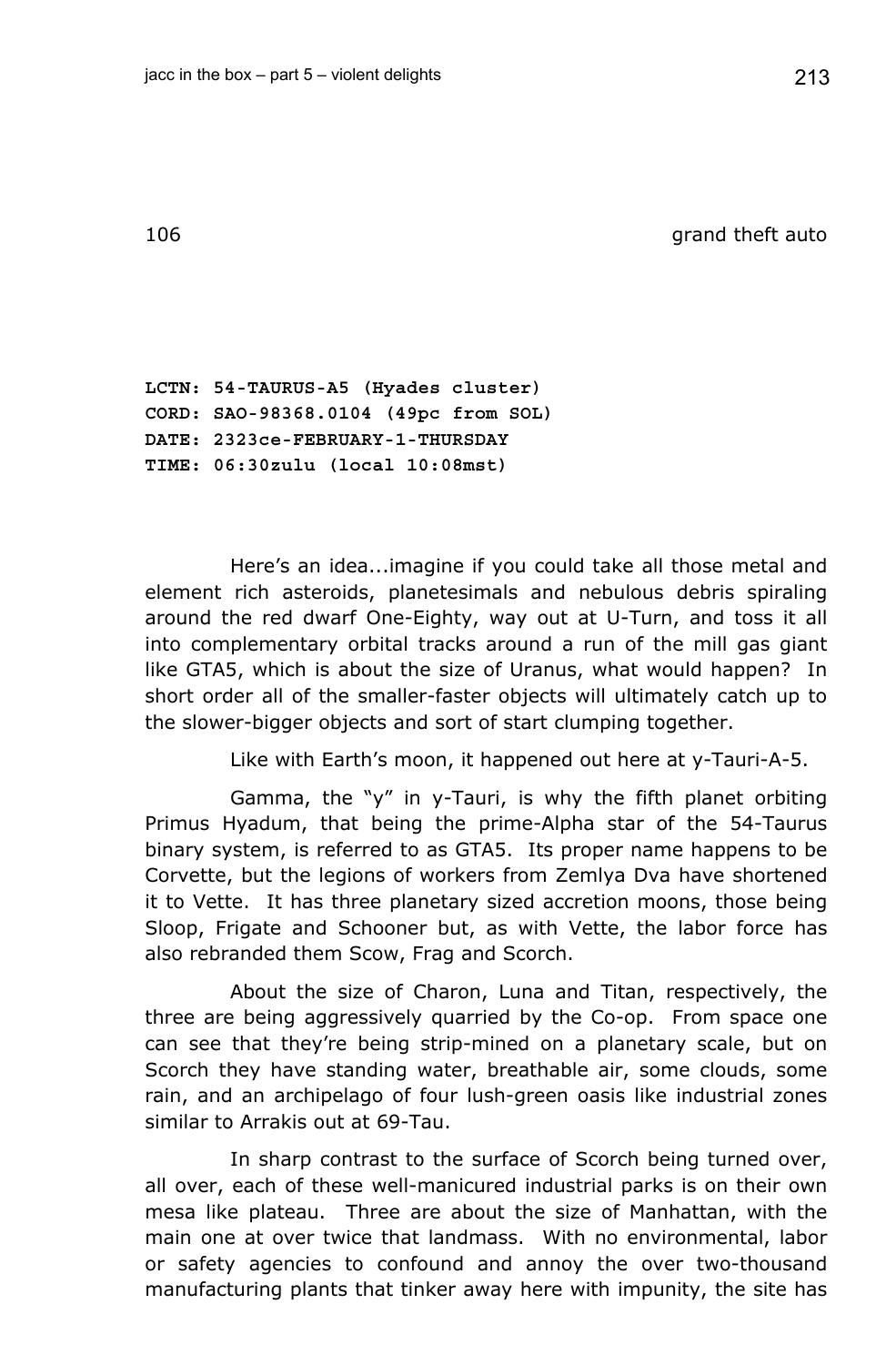been jokingly dubbed the "Industrial Disneyland" by the Directorate working directly for the Corporation Commission out of New Brisbane.

With no official names for the industrial parks, the crews also adopted this sobriquet and shortened it to simply, Disneyland.

Nowadays when people here say Disneyland they are actually referring to the larger central park facility, and that was after the other three were christened Adventureland, Fantasyland and Tomorrowland! Early on, they did have a Frontierland but it was bulldozed when they found massive deposits of copper and gold underneath it. Then, in line with labor force verbal shorthand, the names of the four parks have since been rebranded into two-syllable praenomina and the popularity of Disney, Advent, Fanta and Tomo kind of stuck.

As it relates to costs, the Directorate was beyond thrilled to get Taiji back! As a non-combatant, the civilian Ngô Văn Giáp handily won the contract for engineering maintenance and mechanical support for all the plants operating here—undercutting a subsidiary of the Wallace-YanZhuGu conglomerate that picked up the slack when Taiji was unceremoniously booted out in the first quarter of 2314.

Now, the maintenance crews from Taiji have no set schedule so they can come and go at their leisure. With commuter flights contracted out through Quantas, they do have regularly scheduled drops coming into Scorch every Sunday, Tuesday, Thursday and Saturday, but the number of workers and Trident-Star Clippers on any given day is all over the place. Today they have three double-decker guppy configurations that landed early this morning, with over 1,200 maintenance engineers to add to the 860 already here, but that didn't pull Security Services focus one bit. Giáp's people have made a point to alert the SS on their comings and goings and, with all the PM tickets they now have choking the queue, Security didn't bat an eye when the three ships with all those workers showed up four hours ago.

To minimize collateral damage, that being civilian deaths, Giáp pushed hard to have this mission put off till today because pretty much the entire workforce for all of the two-thousand production plants are attending the annual Rugby Fest at a stadium built out of a conical Lithium pit-mine in the middle of Disneyland.

Today are the final three knockout matches to select the players on Scorch who will represent them in the Hyades Rugby series that winds its way up to the World Cup playoffs. Over the last three decades the teams from Scorch have won the Hyades Regional Cup five times, and this season they are aiming for it yet again.

The Annex was planning to drop in a battalion or two of Giáp's people to help out but everybody is already here. With Taiji assigned the priority 'surgical bombings' the Annex will be sending in three RRF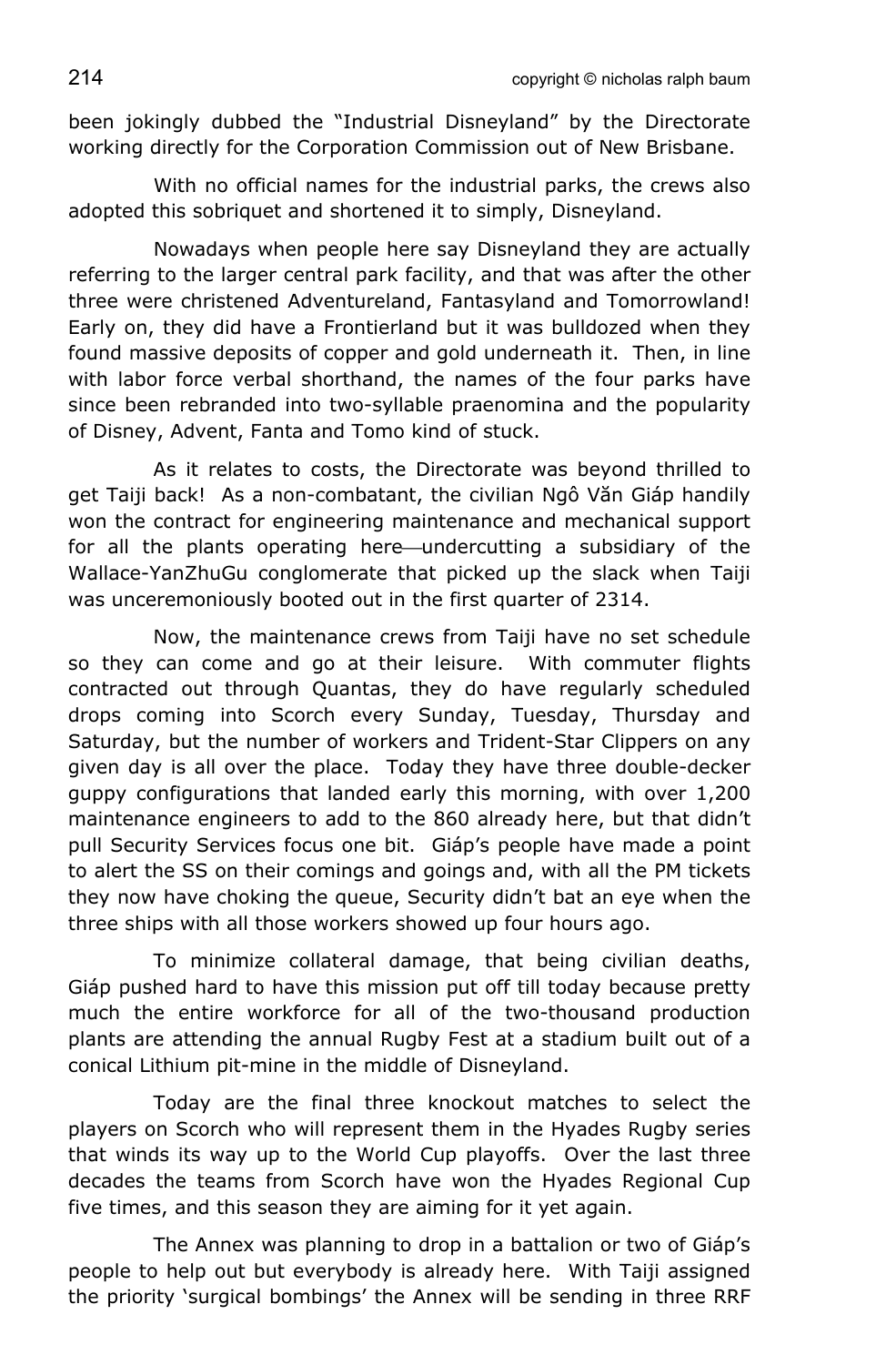flight elements for CAP, SEAD and a double up on CAS. To move things along the Cerberus fighters and Warthog gunships on close air support will be assigned the larger targets not marked for passover.

When the ships from Taiji landed, the people were able to crack open the containers, gear up and stage all inside three hours, and with just a few minutes to go, General Giáp is now waiting at the stadium to chat with the head of the Directorate.

From the executive boxes that lap the entire top edge of the stadium, Richard Blemmings steps out where Giáp gives a genuine smile and calls out, "E'ello, Dick!"

"Oi, matey! Interestin' tool kit you've got on?"

And with an outstretched hand, "It be webgear, mate!"

Blemmings shakes his hand and says, "You gonna pick up the extension we sent ch'ya? If you're going to push back, just let me know what I need ta do to sweeten tha' contract!"

"Well Dickie, after today you may not want us 'round!"

Blemmings huffs, "In what bizzaro world would that happen?"

Giáp's eyebrows rise as he says, "Well...today's bizzaro world to be sure! We need you to keep the people here in the stadium and enjoy the matches and suds. You'll want to ignore what we're gonna do to tha' place. It's gonna get right messy topside."

An aide to Giáp steps up and says, "Thirty seconds, sir."

Giáp nods and asks Blemmings, "You ever play any of the N-2 Grand Theft Auto, fuck-about open worlds as a kid?"

With another aide having pulled a BR1-k out of the floater and handing it to Giáp, who does a press check, Blemmings nods with understanding, "Yea...I played San Andreas."

As a company of ghost droids that flew in with them, uncloak and spread out to surround the stadium, Giáp smiles while asking, "Find the Hot Coffee to your liking?"

"I pathed it endlessly."

"Tha's a right good one, but I'm a Vice City, Tommy Vercetti kinda guy myself!"

Blemmings wonders, "Nail tha Mercedes Bends challenge?"

Giáp laughs saying, "At thirteen? Like ya'll said, endlessly!" He then thumbs towards the droids flying in and goes, "You an' your people will wanna stay put. These things don't play nice. Here'll be the only safe place over the next hour or so, capiche?"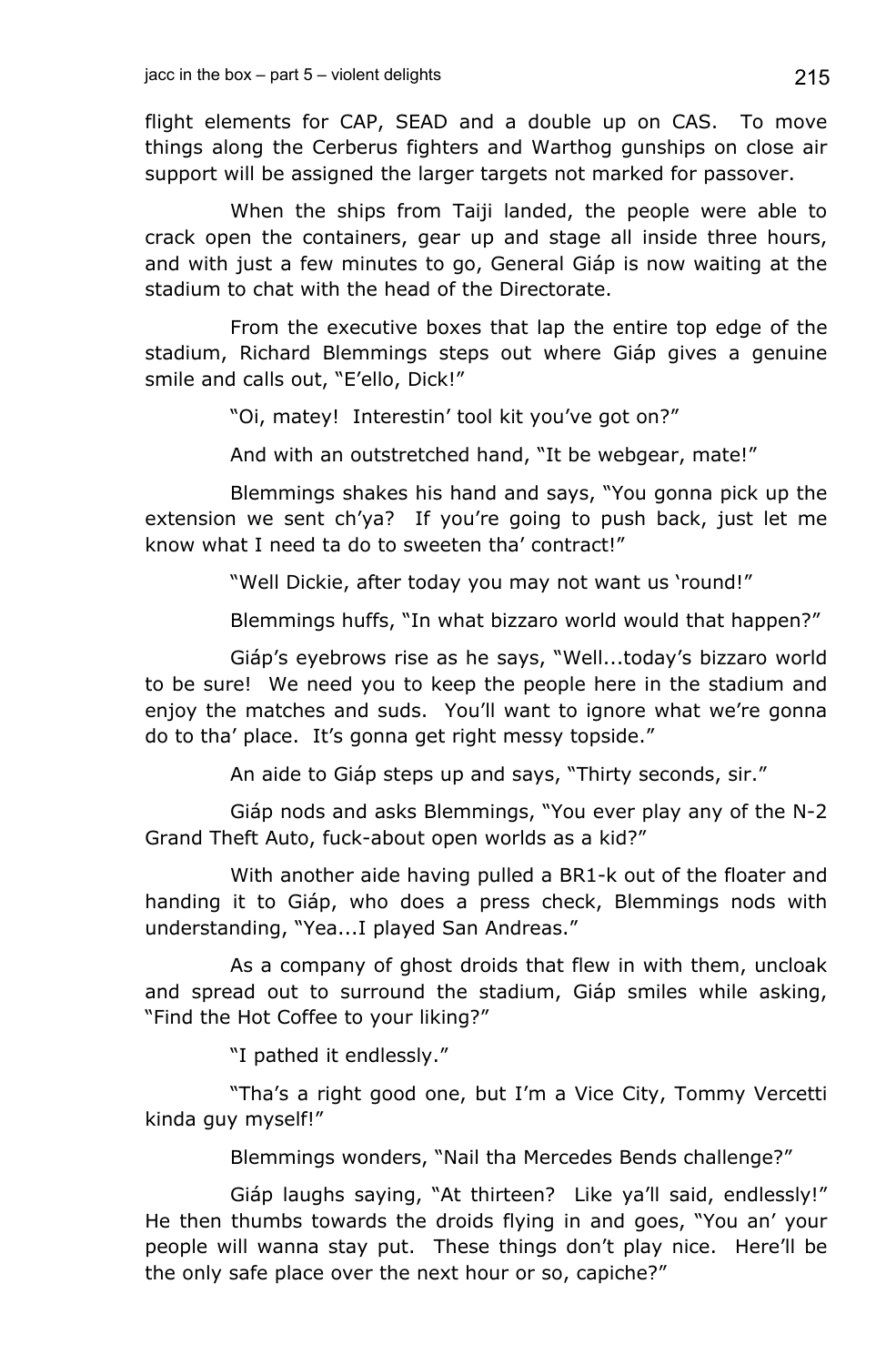Behind Giáp, we have huge fireballs silently going off over the docks and the BDF airfield that are four miles away, so Blemmings nods, "Loud and clear, General."

"Aye, thank you for seeing it me way!" Giáp motions between them, saying, "I hope this doesn't hurt our personal accord. You're one of the very few I can say has been a good cobber."

"Even though I am a corporate whacka?"

Giáp smiles big, "Da best there is!"

With the shockwave and muffled explosions reaching them, Blemmings returns the smile, "General, I'm not quite sure how the Commission will react to today's proceedings but, be assured, I think I'll get over you trashin' the place."

"Good to know, mate!"

01110000-01101100-01100001-01100001-01110111

It's early morning here in the upscale Kai Pai district of Maui, the jungle planet that orbits the small gas giant Taranga, that orbits the star Tū, the primary star of 51 Tau. Except for all the rain forest greenery, Kai Pai is indistinguishable from the West Banes.

Jessica and Samantha are just starting an early brunch with her four sisters that they blundered into last night at the hotel. This week is the Hartcourt sister's annual three-day shopping spree, and every year it is a surprise where they go. This year it happens to be Sheron who planned the outing—and weren't they surprised when they blundered into each other in the hotel lobby.

Samantha bowed out at the last minute, saying something came up but not saying what it was, and with the diversionary attack on the planet Rongo starting just a few minutes ago they only have ninety minutes to get out of Dodge before Jacob and his troops drop on in for the primary targets here on Maui.

With the waitress stepping away, and everyone settling down, Piper Jr. throws out, "Okay, that's enough of the small talk, ladies!" She turns to Samantha and asks with a smile, "So, Samael, curious minds wanna know...who be the beau?"

With the middle sisters Sheron, Aurora and Eden all nodding big, Samantha rears back, "Hu?"

Sheron adds, "It was Eden's oldest one who saw on Papa's calendar, right before the notice went private, a post for the tenth that said 'sam wed plan' so-"

Eden cuts her off asking, "So, Sammi, who's the lucky bloke?"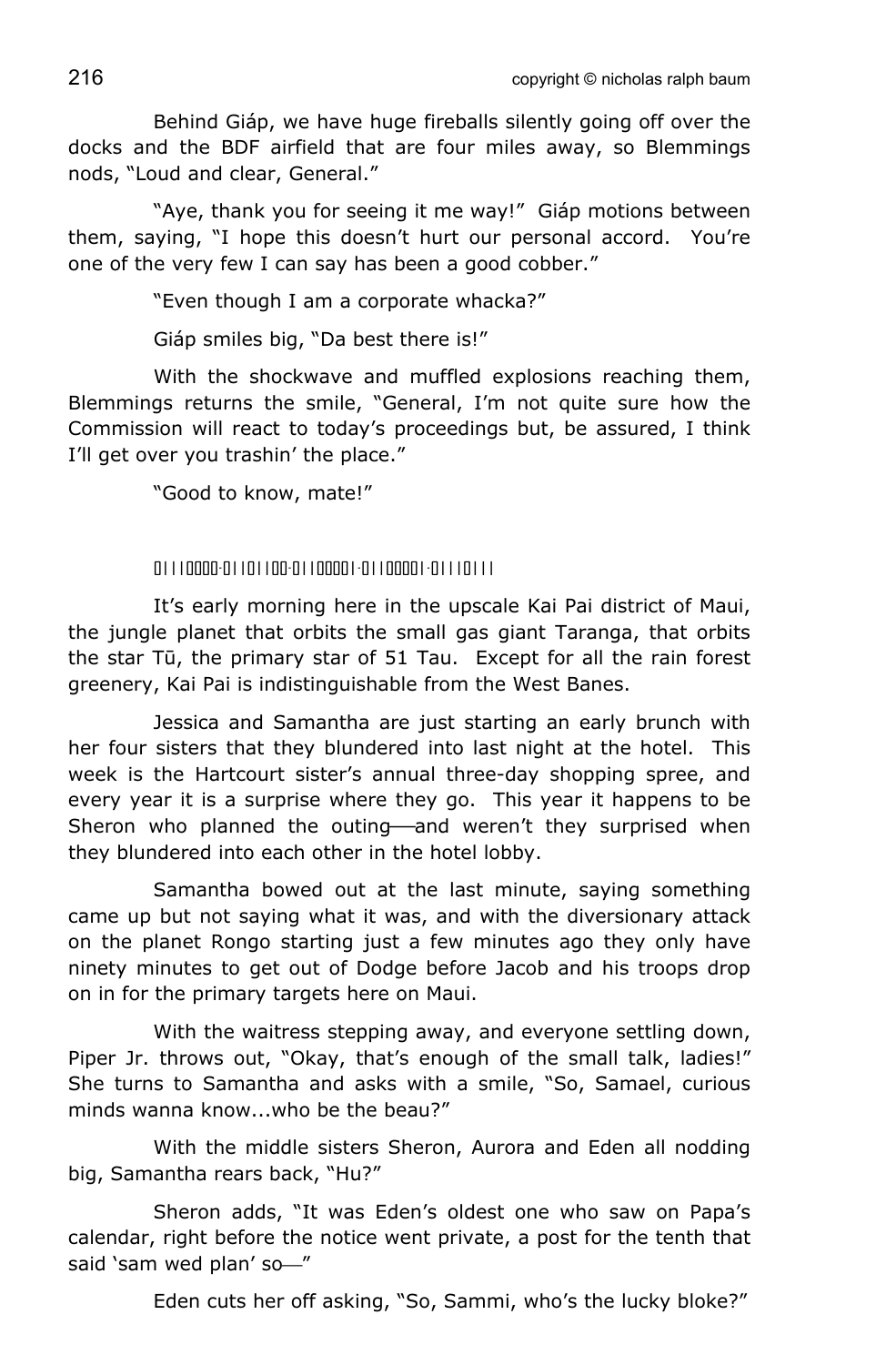Samantha thinks fast on her feet, "Maybe it was referring to 'Sally And Me?' Seems reasonable, aye?"

Aurora huffs, "Thought you were going to say that! None of the other dozen meeting notices 'bout their wedding are private!"

As all four of the sisters verbally gang up on Samantha for info, Jessica has been keeping an eye on Vince Stiller on the far side of the restaurant. She was supposed to meet him here, stumble into him and his family a half-hour from now, casual like, but she just realizes that he is being tailed by two Co-op agents—and taping into one of the agent's mind she finds out that they have two pair of Maui police staged on both ends of the street, and that they just got orders to pick him and his family up now.

Samantha asks her, "Should we tell them?"

Jessica shrugs and, "Maybe you should stay with your sisters 'cause things suddenly went south. We have to go now."

Aurora asks pointedly, "Are you picking our girls to be your bridesmaids? You know, family! Or, is it the ginger parade?"

Samantha again looks at Jessica, "I am coming with!"

"Suit yourself, it is your choice." Jessica stands as the two agents approach Stiller, so she turns to the sisters, "I'd love to chat, ladies, but it's a workday for me. See you on the tenth!"

As Jessica makes her way towards Stiller, Samantha stands while saying to them, "I'll be using our girls, but she get's the gingers!" With all their jaws suddenly dropping, she adds, "Gotta jet!"

Both agents face-plant into the floor before they reach Stiller, and as diners hop up to attend to them, Jessica appears and says, "Okay, you're being shadowed, so we gotta get outta here now!"

Stiller's oldest grandchild asks, "Who the hell are you?"

Jessica looks at him and snarls, two octaves below her normal voice with curled lips, "Do as I say—when I say it."

Stiller says to him, "This is Jessica, I told you about. I think we need to follow her lead...without question, aye?"

As everyone nods *yes*, Jessica goes, "We need to move now." Then to Samael she adds, "You're anchor."

Jessica steps outside the entrance to the restaurant, and with her heading out into the street she motions for Stiller and his family to hug the storefronts as they move towards the airfield. It takes just a half minute for the police in front of them to notice Stiller so they put one hand on their weapons as they point with the other, "Mister Stiller, remain where you are! You are under arrest!"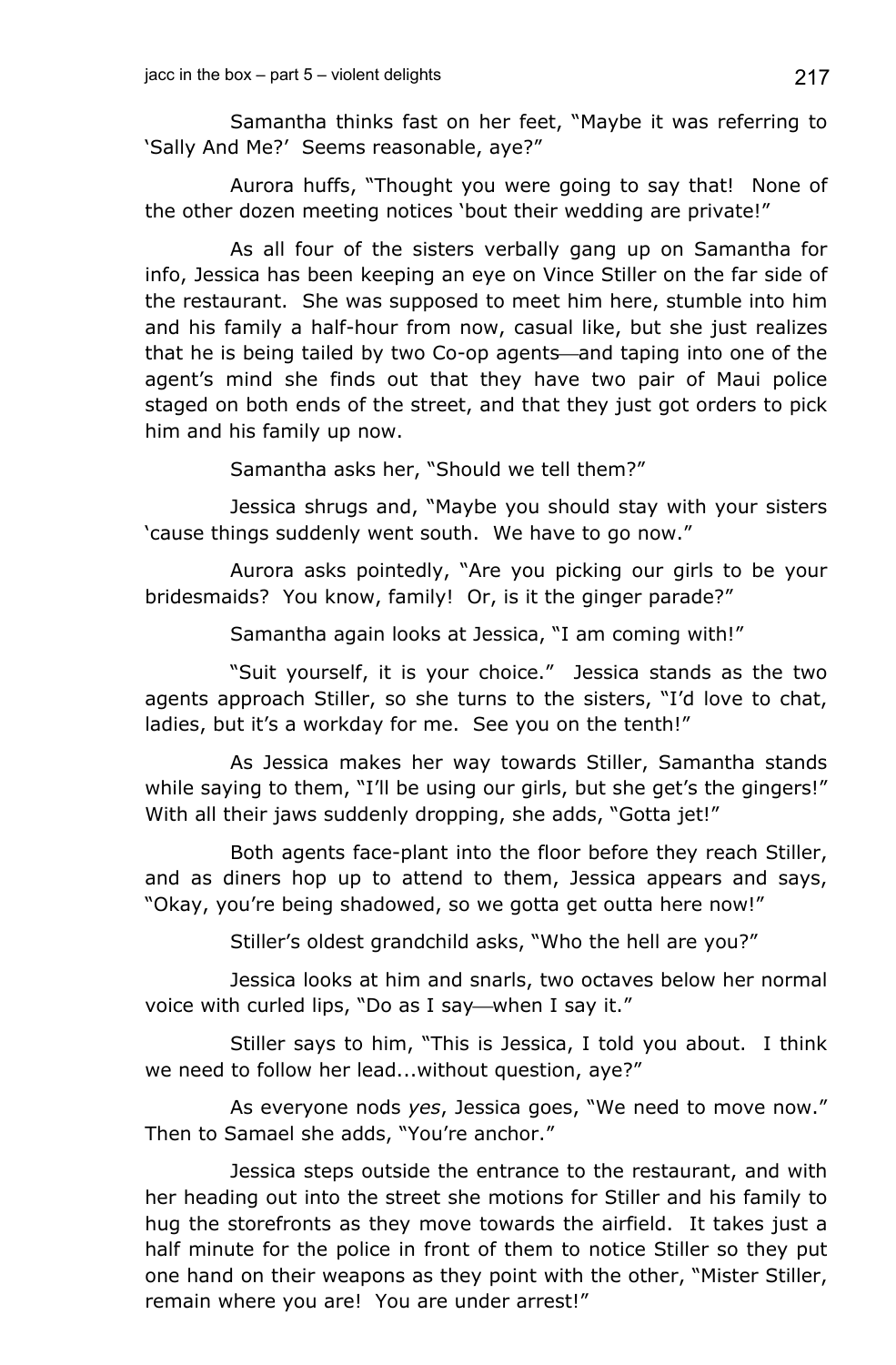Suddenly, their backs go into spasms and they both shriek as they drop to the ground unconscious. Seeing this, the other two officers have pulled their weapons as they run towards them, shouting, "Nobody move! Stay where you are, you are all under arrest!"

Without turning back, Jessica drops them too.

At full stride both officers dive face first into the ground and slide to a stop, but instead of unconscious these two are now dead.

Rolling her eyes, Jessica is a little more than peeved by overdoing it on the last pair so, summoning a trolley driver with her mind, as it pulls up to her she barks at the passengers, "Get off!"

The passengers offload while Stiller and his family scramble to hop on then speed their way to the airfield, and as they are pulling up to her ship a platoon of Security Services troopers are positioning themselves around it, so she hisses, "God-damn it!"

Samantha asks, "Your droids gonna pew-pew on me peeps?"

As the trolley stops 12 meters short of the SS troops, Jessica says to her, "Only if they pull down on us."

"Then let me be useful and take care of this, love!"

Samantha hops out, and while stepping up to the platoon's Captain and their Major she says, "Top of the mornin', gentlemen!"

Both officers do a double take as Samantha approaches, with the Major saying to her, "Madame Hartcourt?"

"Last time I saw you, Major, was at Times Square, was it? We didn't get a chance to thank you and your troops for squaring away the union hooligans the way you did!"

The Major and Captain both salute Samantha as she stops in front of them, with the Major saying, "It's a surprise to see you here, Sir." As Samantha returns the salute, he gestures towards the trolley, "Would you like us to take the suspects off your hands?"

"These fine people are in my custody, Major." She shrugs, saying, "I was on holiday but now I find myself on the timeclock!"

The Maior then points back towards the ship, "We have orders to seize this ship so I...I suspect you'll want to take this too?"

"There's a good chap!" She grins big, "You read me mind."

The Captain points out, "We don't control the air, Sir."

While Samantha motions for Jessica and the rest to board the ship, she asks, "What's the exception altitude, captain?"

"A thousand feet, Sir, but they've ordered everyone to land."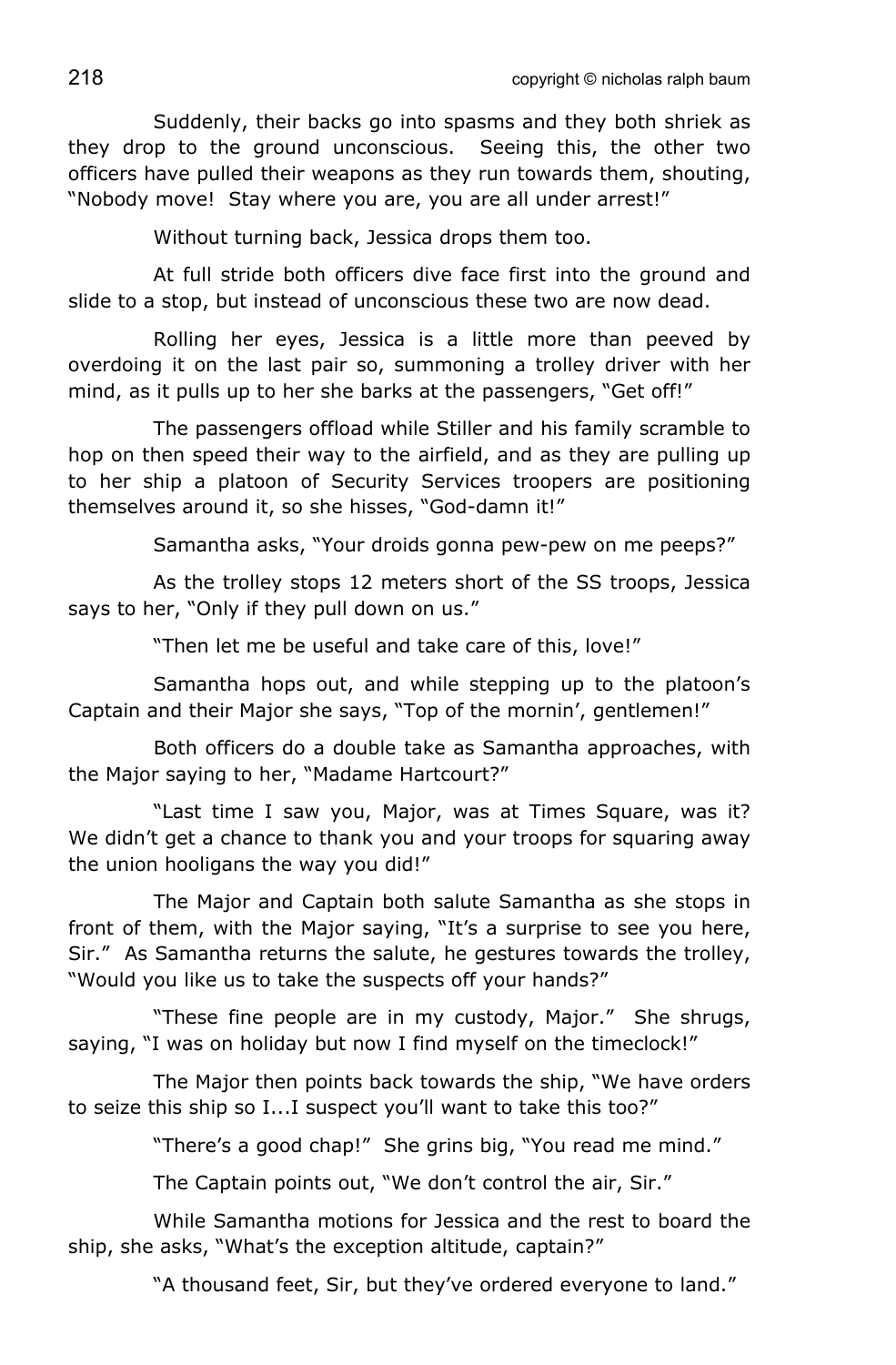The Major adds, "The Annex has dropped on Rongo."

Samantha gives them a smile, "Oh, well, no surprise there!"

"The BDF believes Rongo is a diversionary attack to draw off the fighters from the airfields here. Local air command is sending only ten-percent of their CAP resources to intervene."

With Jessica stepping up, Samantha adds, "Then let's hope we don't have to shoot our way out! Do what you can for us."

The Major says to Samantha, "We can protect you, Madame."

Samantha sighs, "Only for a short while but thank you, Major. We're going to take our chances in the air."

## 01000111-01010100-01000001-00110101

When the definitive and final version of the neuronet came into being all of the patents for cyber mapping and the neuro interface have long since lapsed, but where the N2 standard is now open source the security protocols, encryption and all the anti-hacking components are zealously guarded. To pick the lock to the one and only backdoor into a user's real-time immersion requires both a court order and special access to an encryption key vault maintained secretly by the United States Department of Defense. Few entities have real time access to this vault—where the Annex has a mirror instance of it.

Let's just say that deCap, their workaround to the biometrics and firewalls, piqued both DOD and DARPA's curiosity in the extreme.

Anyway, none of the myriad of VR gaming experiences that have been collecting dust for over a century could be ported into the neuronet however, instead of rebuilding everything from the ground up they ended up building off of one template. DOOM for the N2 was the first interactive to take the market by storm and, with open-source in mind, everyone else has since built from that kernel and the ever so critical interface crosswalk. It was a stupidly inelegant cross-reference table that greatly streamlined everything that followed, and because all the N2 components were 'open source' the developers of doomN2 were unable to patent the core application. The follow on effort to copyright that table didn't hold up in court because all of the foreign keys were actually hooked into from the PBDi side of the interface.

The point is, DOOM retained all of the schlocky elements that made it a blast to play, and that experience carried over to most of the properties that cloned the kernel, but it was the CoD and GTA mods that brought the hyper-realism optional settings to neuronet games. That is, the normal challenge in "Hurt Me Plenty" with reloading and realistic loadout made the player's experience nightmarishly difficult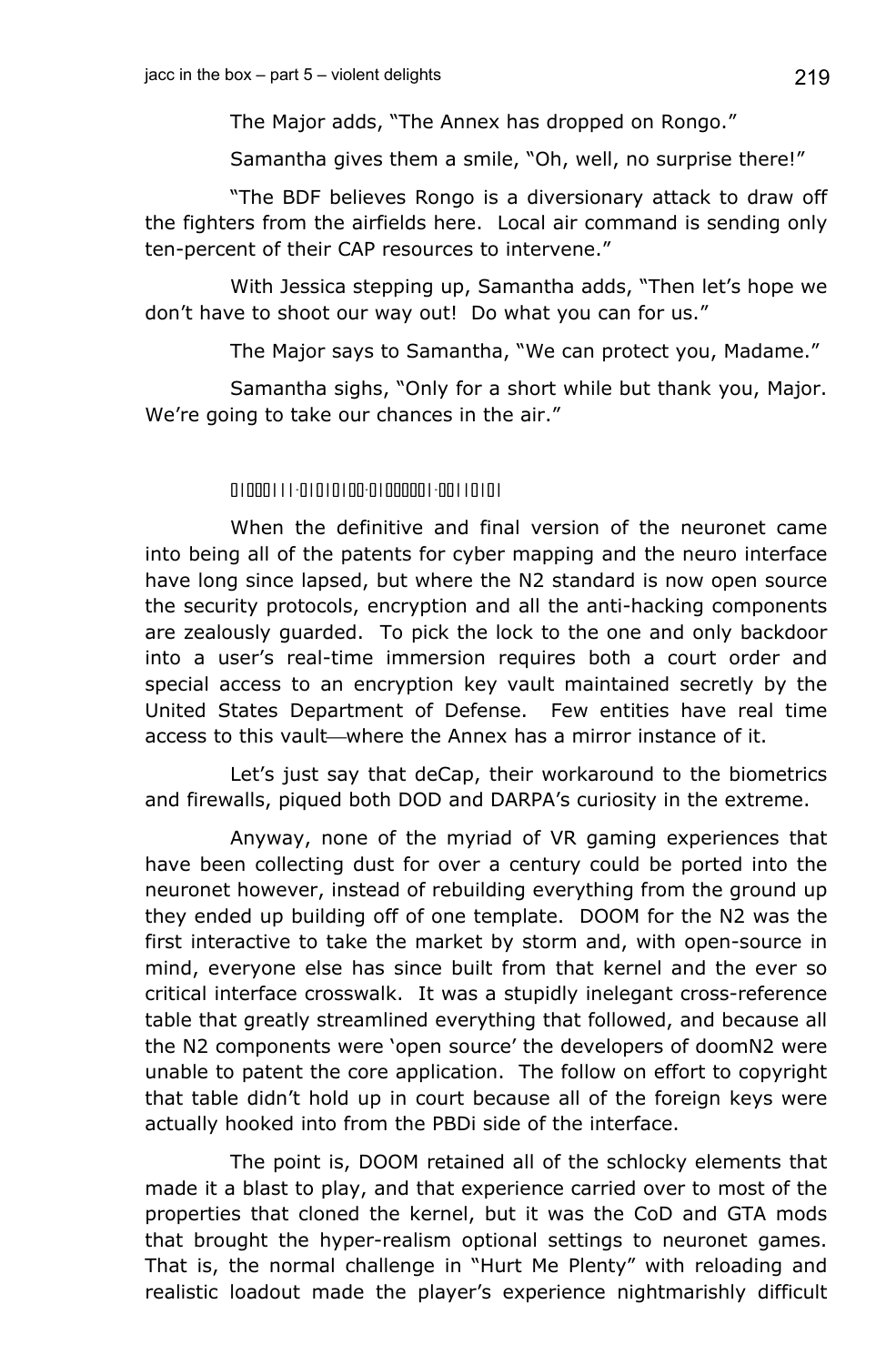when compared to the ever so popular "Nightmare" mode.

Realistic mods in DOOM never did take off but on Call of Duty and Grand Theft Auto the settings shot off like a rocket! Not so much for the casual gamer, who recoiled at the effort needed to plan ahead, but it's the niche hard-core players who wanted that challenge. Then there's the military SPECOP groups who train on customized mods of GTA with detailed modeling of their kit, loadout and objective.

Working out missions on GTA feels like the real thing!

Which brings us here today where, over the last two years, Giáp and his people have been running-an'-gunning it again and again on a customized "fun house" mod of GTA with a detailed 3D wireframe map of Scorch that they pulled in from their ticket and workflow system. Sure, the kludgy destruction physics sucks ass, but with this tool they've been able to divvy up 1,810 targets between 330 six-man teams, each team assigned between five or six targets, and this is so that the average speed-run in game ran anywhere from about 42 to 45 minutes. Of the plants not in their queue, 186 have been assigned to the Close Air Support guys from Peña's RRF, with only 114 plants out of 2,110 total getting the passover for today.

The conex containers the Annex stashed in the graveyards were overstocked to the gills so when the troops cracked them open they stripped out extra tubes of grenades for their romp today. The bulk of the railguns were the older BR1-C3 models in 4.75mm but five percent of them were the newer BR1-k in 6.8mm. The k-models were grabbed up by their team leaders as well as the six command squads for anti-air work—the webgear stocked only with Micropede missiles. Everything in the containers the troops didn't take will vanish inside a week and percolate through the black market, ultimately dropping into the hands of the kOri, but that's a story for another day...

Now, what they couldn't plan for was, 1.) How many fighters the BDF would have airborne on CAP when the airfield went up in smoke and, 2.) What will those pilots do to Giáp and his demolition teams running wild on the ground?

The answers are 460 and not much...

As for running wild, with Peña and the RRF forces a quarter hour away from the surface of Scorch, having easily bypassed the 1,200 spider missiles in low orbit, and the lone Epée cruiser sitting in a high reconnaissance orbit, the 330 ground teams are hitting their targets right on schedule. With explosions reverberating from all directions, they are leaving smoldering wreckage behind as they race from one target to the next on open-bed floaters. Even five of the six command squads assigned themselves at least one target, but it was Command-Six who took up a dedicated anti-air posture on top of a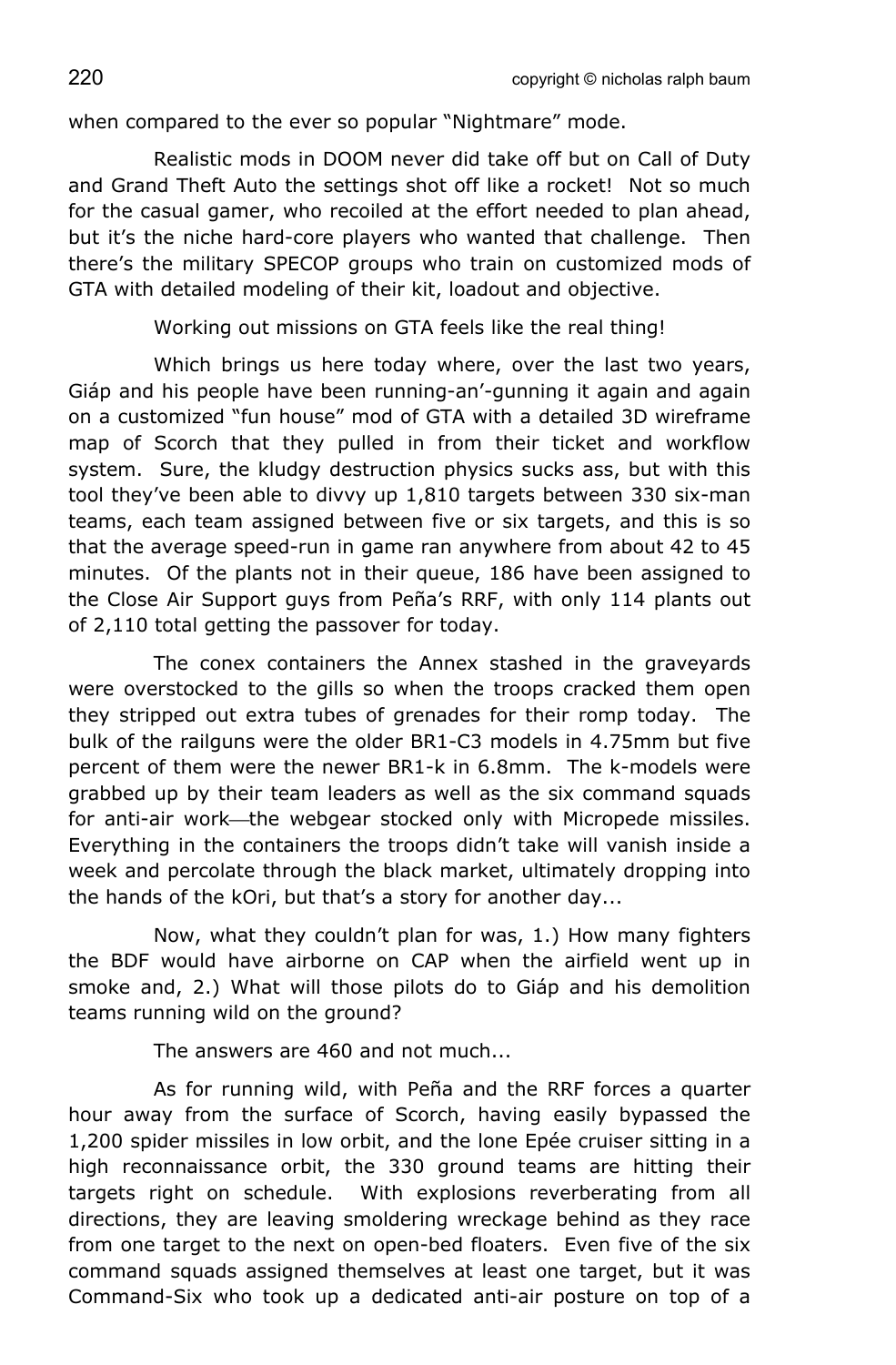factory half way between the stadium and Toon Town.

Toon Town being the massive container management facility next to the airfield, currently assigned to Peña's CAS.

Sally Rand, Major General of Security Services, is in command of Command-Six, deployed on the roof of the one Lego manufacturing plant not on Earth. From this high vantage point she has a clear view of Disneyland from past the stadium and back out towards Toon Town and the smoldering ash heap of what used to be an airfield. Noticing two Djinn circling the perimeter of the industrial park, obviously looking for a demo-team carelessly running between targets out in the open, she locks on the leader with a Micropede. Between the trees and columns of smoke rising up from the destroyed buildings, spotting targets for the Djinn is real hard to do at the speed they must maintain to evade Micropede missiles fired at them.

Like the one Rand just launched at the flight leader!

With the missile turning hard-left towards an interception point with that fighter, Rand now fires at the Djinn with her railgun. The 6.8mm railgun bolts slam into the rear fuselage and this makes the pilot push the throttle to full thrust. Banking right and pitching up in a coordinated turn away from Disney unfortunately extends the convergence point farther out and makes it easier for the missile to roll back and lock on. The missile flies into his tail pipe where the warhead goes off and the back half of the Djinn vaporizes—leaving the cockpit tumbling away from the debris, and the pilot punching out.

With Command-Six celebrating her third kill, and her corporal doing the same to the wingman, which the team also applaud and pat him on the back for, Rand ties into the tacnet via the AuX application on her PBDi to get a look at the tactical big picture.

Inside the first five-minutes their teams have destroyed half of the fifty-four anti-air mechs the BDF staged around the industrial parks. Advent, Fanta and Tomo had twelve each, the larger Disney was assigned eighteen, but with no ground forces to protect them from ground action it's obvious that they did not expect today to ever happen. Thinking what Giáp and his people are now doing here as impossible-the Co-op made it inevitable.

As Rand scans the sky for fighters she notices that Giáp's Command-One squad just ripped past the Lego factory, so she radios, "Blimey, Zipper! These fickle cunts are clueless on what ta do!"

Giáp laughs over the com-connection, ["Waddya sayn', Pogo? You be takin' 'em down like a bloody turkey shoot!"]

The missile Rand just loaded up, has already started to growl with a lock on, "Peña is on his way down, mate!"